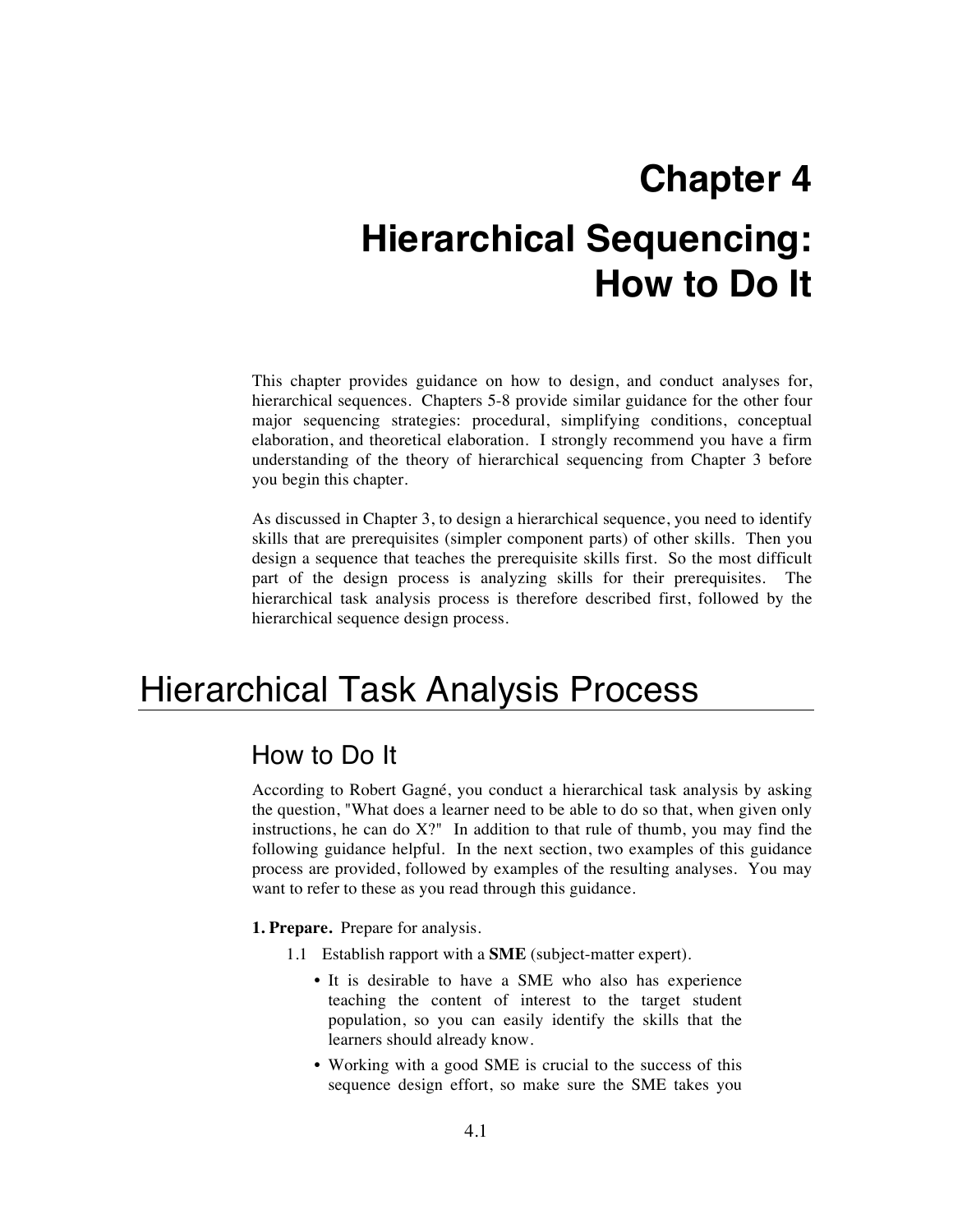and the work with you seriously. Problems in this area have sabotaged many design efforts in the past.

- 1.2 Identify the characteristics of the **task** in general.
	- The purpose here is for you to gain a general understanding of the task. This can be done by such methods as observing an expert perform the task, interviewing an expert, or studying a task description.
- 1.3 Identify the characteristics of the **learners** in general.
	- This includes primarily the age level, general ability, experience and interests, and general prior knowledge.
- 1.4 Identify the delivery **constraints** for the instruction in general.
	- This includes any constraints on how often and how long the students can meet, how much "homework" time can be expected, what resources can be available, and so forth.

**2. Select a skill.** Select a skill that the learner needs or wants to learn, and describe it as a *single action* (mental and/or physical), using an active verb. Then decide whether or not the learner will be able to understand how to do the action, as described, assuming she or he already knows all the concepts (terms/nouns) involved. If so, you do not need to do a rule analysis, and you should proceed to Step 4 to see if a concept analysis is needed. Otherwise, proceed to Step 3 to conduct a rule analysis.

- The skill will usually be one identified by your needs analysis. For more about needs analysis, see Kaufman and English (1979), Kaufman, Rojas and Mayer (1993), and Rossett (1987).
- The skill will often be a complete task.
- The skill will usually be a rule or a higher-order rule, as defined by Gagné.

A **rule** is often a procedure (set of steps). It could also be a principle (cause-effect relationship or guideline/ rule-ofthumb). Examples: How to add 2-digit numbers, the temperature-evaporation principle (an increase in surface temperature causes an increase in evaporation), and a guideline for rating an advance placement essay on a scale of 1 to 5.

A **higher-order rule** is a rule that combines several lowerorder rules. Examples: How to perform long division for 2-digit divisors, the causal model shown in Figure 3.5, and an interrelated set of guidelines for rating an advance placement essay on a scale of 1 to 5.

• If the skill is a concept, you can skip to Step 3.

A **concept** involves a concept-classification skill, which is a matter of being able to classify an object, event, or idea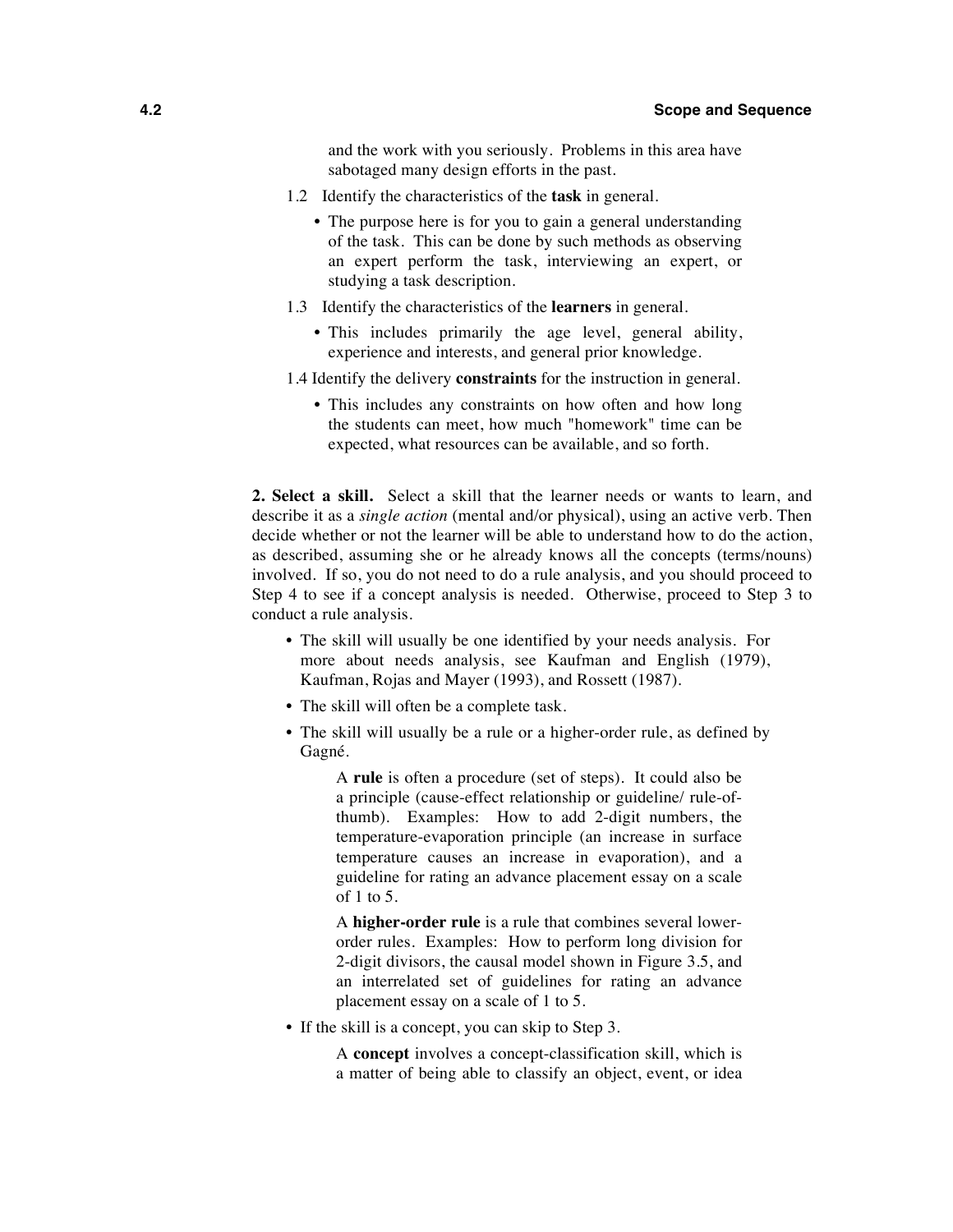#### **Chapter 4: Hierarchical Sequencing 4.3**

as belonging to a category. Examples: Divisor, evaporation, supporting evidence.

**3. Conduct a rule analysis.** If the skill is a rule or higher-order rule, break it down into its simpler component rules (subskills) until you reach entry-level rules (ones for which the learners could already perform the actions). To do this:

3.1 Identify a complete set of rules (subskills) that comprise the target rule or higher-order rule, and describe each such rule (subskill) as a *single action* (mental and/or physical), complete with an active verb. I recommend you sketch out a learning hierarchy such as the one in Figure 3.3 while you are interviewing your SME.

- In the case of a procedural rule, the subrules will be the steps for performing the skill. However, even if a step is performed more than once, it is listed only once in a hierarchical analysis. Remember, it is subskills you are listing (in any order), not substeps (in order of performance).
- In the case of a heuristic rule, the subrules will be principles or guidelines, which typically only have concepts as subskills.
- Keep in mind the hierarchical paradox: simpler is more complex — that each individual rule becomes simpler the further down you go in your analysis, even though each level down is a more complex description of the overall skill being analyzed.
- A complete set of rules (subskills) includes all the rules necessary for performing the target rule. The complete set could be described with as few as two subskills, or it could be described with literally hundreds of subskills. If you find yourself thinking in terms of more than about seven subskills, you should try to collapse several of them into a more complex rule that is still a subskill of the target rule. Later you can break it down further (see Step 2.2). This helps you to always keep the larger picture in mind and avoid overlooking some subskills.

3.2 For each rule (subskill), decide whether or not the learner will be able to understand how to do the action, as described, assuming she or he knows all the concepts involved. If yes, you have reached "entry level" of description of that rule (subskill) for your target learners, and your rule analysis is complete for that subskill. If no, continue to analyze the subskill by repeating Step 3 for it.

- The surest way to find this out is to test a representative sample of your target population of learners, but it is also the most expensive and time-consuming.
- A good alternative is to get an instructor who is experienced in teaching this skill to learners from the target population,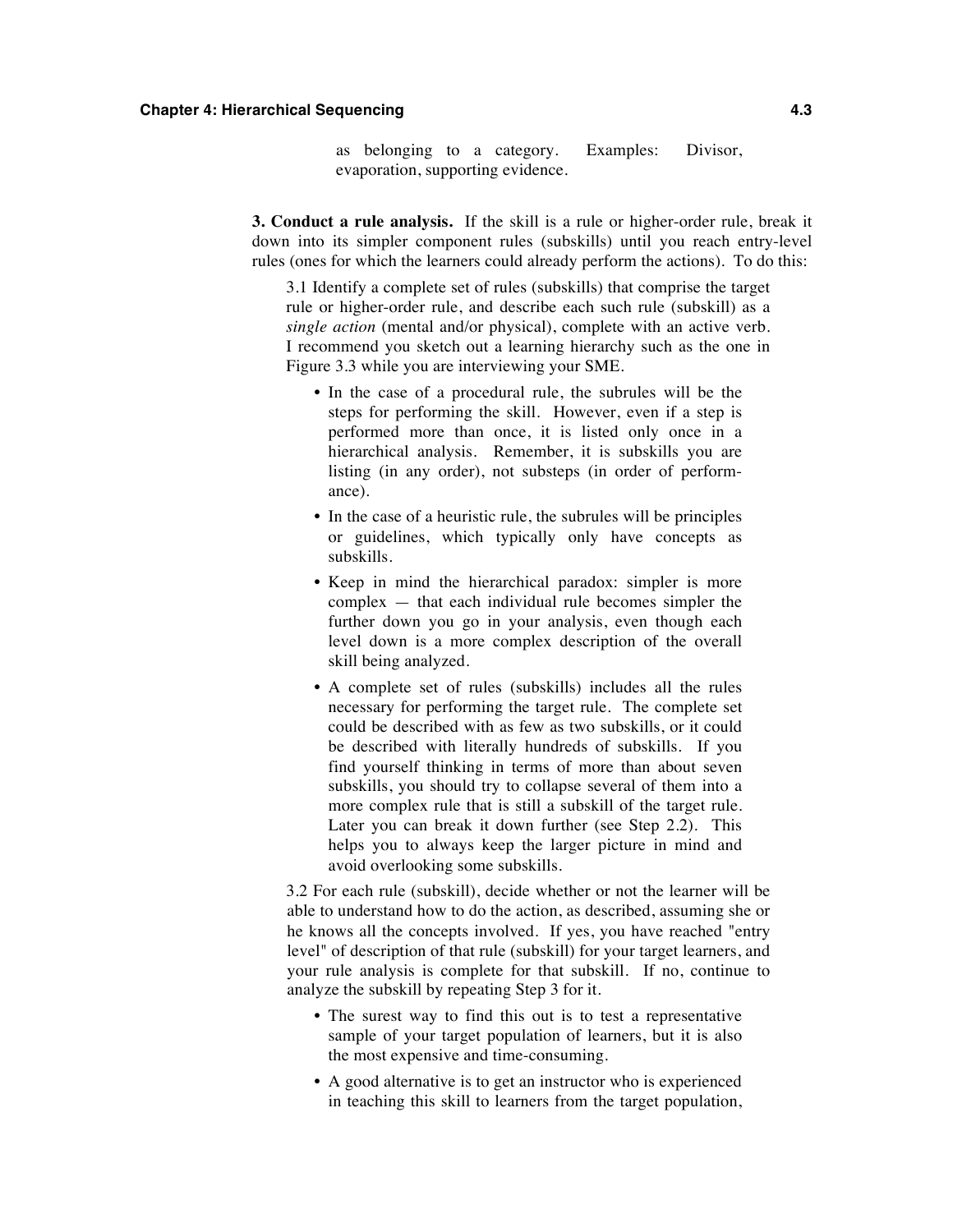and ask his or her opinion. It is advisable to get opinions from several such instructors, for their opinions may differ. Keep in mind that this approach, while quicker and less expensive, is also less reliable.

**4. Select concepts.** For the lowest level of each rule identified in Step 3, identify the concepts that each includes. Then decide whether or not the learner will be able to correctly classify examples of each concept. If yes, your analysis is complete. Otherwise, proceed to Step 5 to break the concept into simpler component concepts or discriminations.

- The concept will usually be mentioned in a complete description of the rule (developed as a part of your rule analysis). Typically, it is a **tool** that is used in performing the action (mental or physical), an **object** on which the action is performed, or an **product** (result) of the action.
- The concept will usually be a defined concept, though it could be a concrete concept or even a discrimination. Discriminations cannot be further broken down.

**5. Conduct a concept analysis.** Break the concept down into simpler component concepts or discriminations until you reach entry-level concepts or discriminations. At that point your hierarchical task analysis is complete.

- Often a concept is defined as a special case of its superordinate concept (e.g., "A sonnet is a poem which ...."). In such cases, the superordinate concept will be one of the simpler component concepts.
- If the concept has a criterial definition (see p. 3.17), its critical characteristics are prerequistes.
- If the concept has a functional definition (see p. 3.17), its functions are prerequisites.
- Concrete concepts and discriminations don't have definitions.
- For the vast majority of skills that you will teach in training or education contexts, the learners will already have mastered the prerequisite concrete concepts and discriminations.
- For purposes of doing your concept analysis, don't worry much about whether a skill should be called a discrimination or a concrete concept or a defined concept. Just try to break it into simpler parts if it is not at entry level.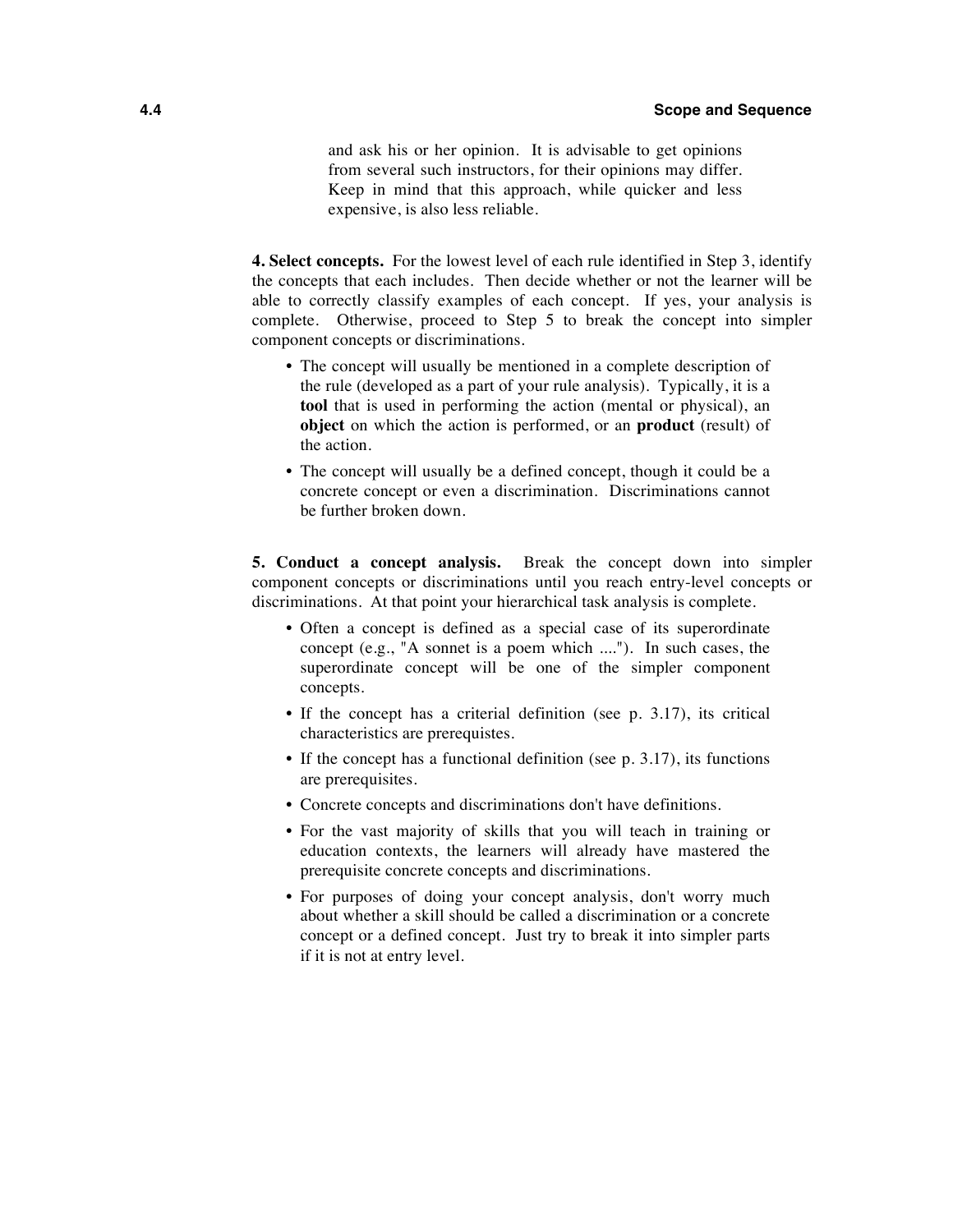### **Job Aid for Hierarchical Sequencing 1. Prepare** 1.1 Establish rapport with SME. 1.2 Identify characteristics of task in general. 1.3 Identify characteristics of learners in general. 1.4 Identify delivery constraints of task in general. **2. Select a skill. 3. Conduct a rule analysis of the skill,** to entry level. 3.1 Break the rule (skill) down into a complete set of subrules. 3.2 Continue to break down those subrules to entry level. **4. Select concepts for each entry-level rule.**

**5. Conduct a concept analysis of each concept,** to entry level.

### Process Example 1: Mathematics

#### **By Dan Kennedy**

Here is an example of the process for conducting a hierarchical task analysis for the skill of **solving multiple-step equations in one variable**, using the guidance provided in the previous section. The result of the hierarchical analysis is shown after this.

#### **1. Prepare**

For the design of this sequence of instruction, I served as both the designer and the SME. With 15 years experience teaching middle-level mathematics, I had confidence in my ability to perform the role of SME. I felt I could adequately make judgements on such things as characteristics of the task and entry-level skills of the learners. However, for the sake of credibilty and to guard against any ideosyncracies that I may have had, I solicited input from other math teachers.

One of the national standards (NCTM 1989) for middle level mathematics is equation solving. The task of solving an equation is characterized by various levels of skills (rules) and sub-skills, which range from very simple to quite complex. So equation solving, with its prerequisite skills and sub-skills, lends itself well to hierarchical task analysis.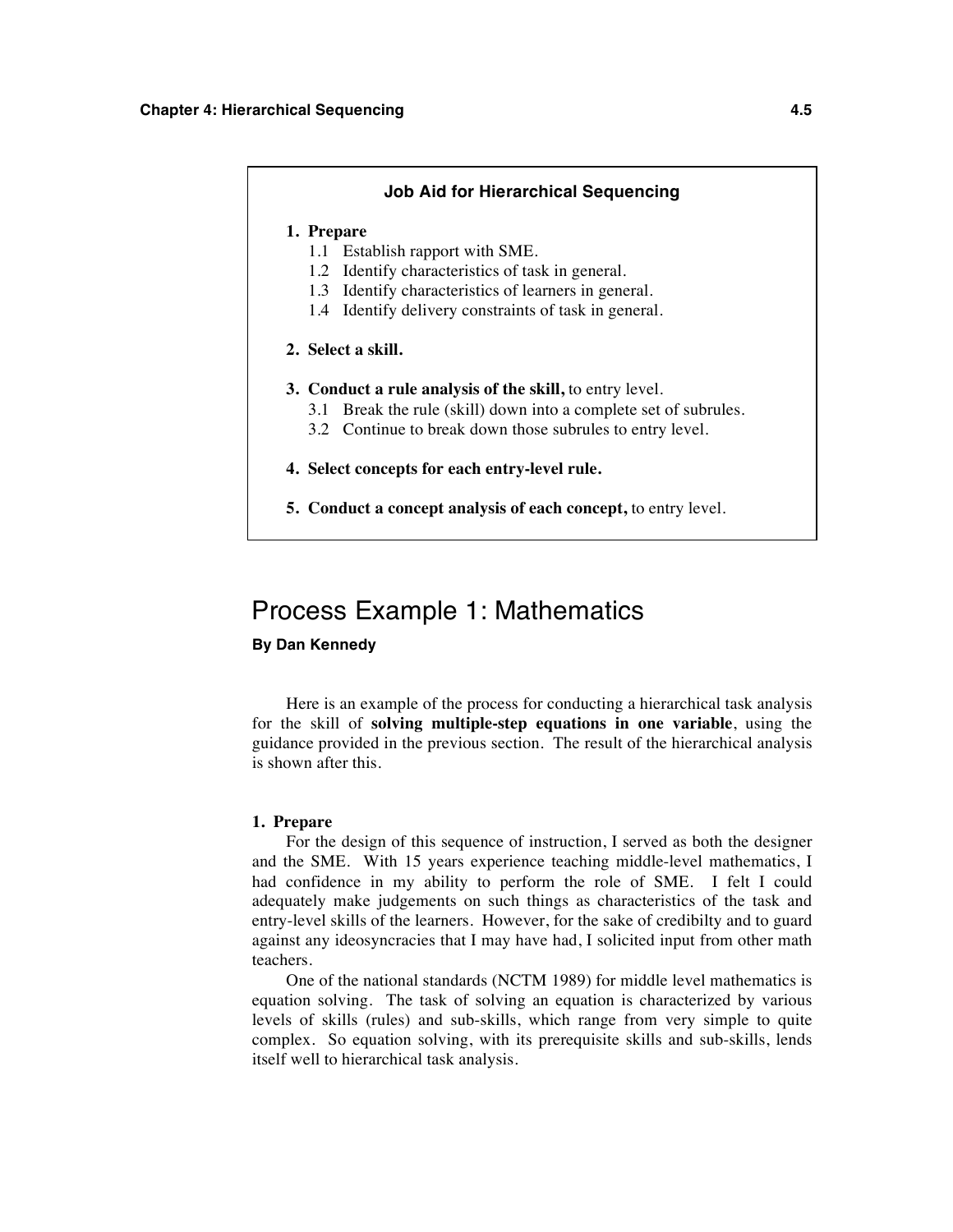#### **4.6 Scope and Sequence**

The target learners were 7th, 8th, and 9th graders ranging from 12 to 16 years in age. I assumed that all students had at least mastered the operation rules (including order of operations) through rational numbers.

Equation-solving instruction had traditionally been organized in 45-minute blocks, five times a week, with practice exercises assigned frequently. While some schools had moved to longer time blocks, the great majority of math educators were still limited to short class periods.

#### **2. Select a skill**

For this project, there was only one skill of interest (whereas in most projects there are many skills). My "single-action" description of the skill is: "Solve multiple-step equations in one variable." Entering learners have no idea how to do this skill given only this general-level description, so I knew a rule analysis would be needed. This is a higher-order rule because it usually combines several lower order rules, depending on the complexity of the equation.

#### **3. Conduct a rule analysis**

3.1 I began by asking myself what was a complete set of subskills that would cover all types of equations. It seemed to me that the subskills varied according to the type of equation you were solving. Therefore, I identified four major subskills (Q, W, X, and V in the diagram under "Product Example 1" below.

3.2 Again, I knew that entering learners would have no idea how to do any of these four skills given only a single-action description of each, so I continued to further analyze each sub-skill until I felt I reached entry level (see the learning hierarchy below).

#### **4. Select concepts**

Performing some of the skills in the hierarchy requires being able to identify concepts that students have already mastered, such as negative numbers. Performing other skills in the hierarchy, though, involves mastery of concepts not taught previously. In the task analysis I isolated each skill (shown in sharp rectangles). If there was a new property or concept that needed to be mastered for that skill in the hierarchy, I enclosed it in a rounded rectangle.

For example, when teaching the skill of isolating "x" in the equation

$$
\frac{2}{3} \times x = -16
$$

(box G in the hierarchy), the act of performing that skill has as a prerequisite the *concept-classification skill* of identifying the coefficient.

Other similar relationships between new skills and new concepts are shown graphically throughout the hierarchical diagram (see Figure 4.1).

#### **5. Conduct a concept analysis**

All of the concepts identified in Step 4 were already at entry-level for the target learners, so this step was not needed.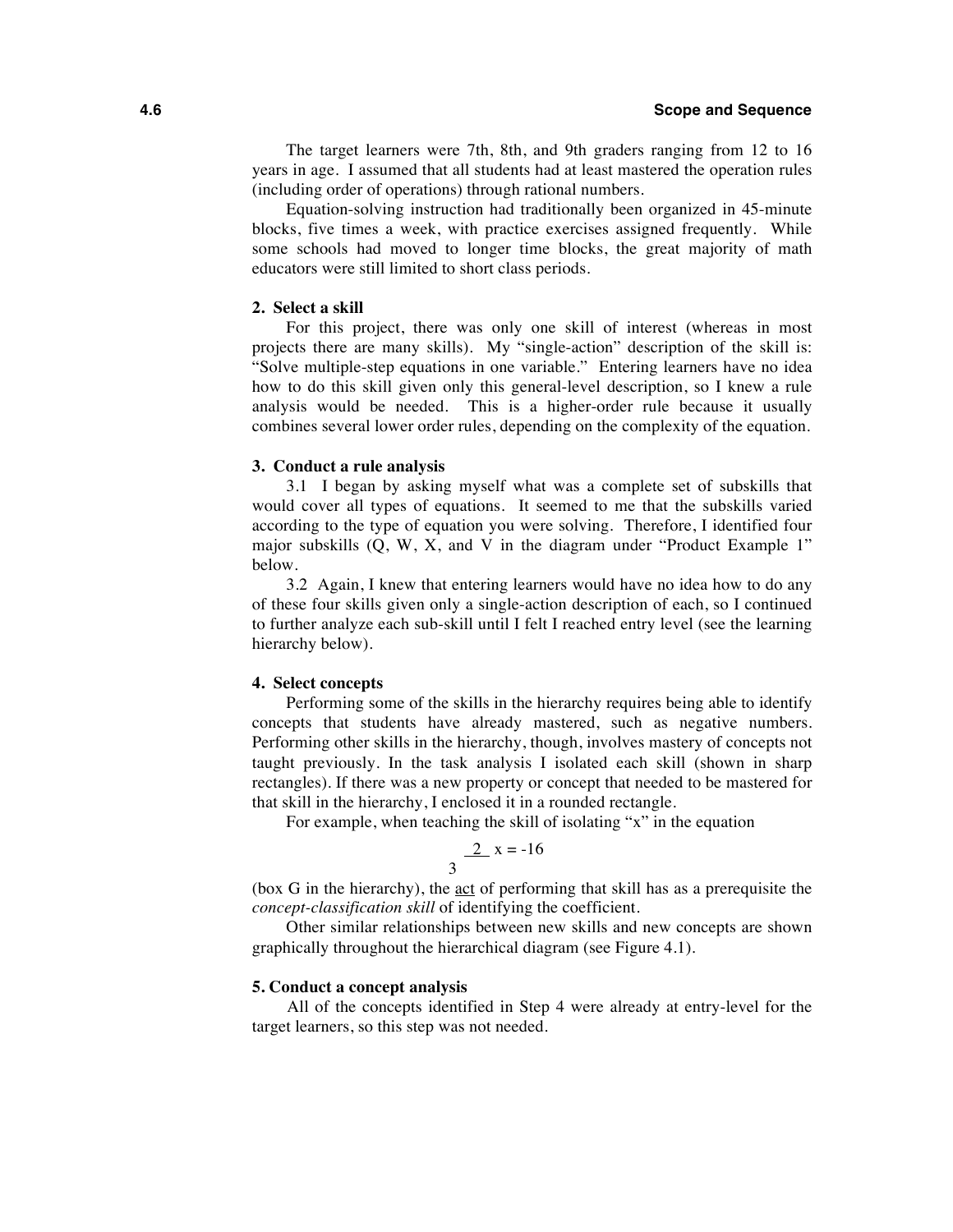### Product Example 1: Mathematics

#### **By Dan Kennedy**

Figure 4.1 shows the final result of conducting the hierarchical task analysis process for solving multiple-step equations in one variable.

Note that when we view this skill as being comprised of the four subskills (or rules), Q, W, X, and V, those four subskills all share the same sub-subskills! It is the way those sub-subskills are combined that makes the four subskills distinct.

Note that P is not broken down any further, even though it is relatively high up in the hierarchy. Thus, even though the levels in general denote different levels of complexity, with the skill at the top being the most complex, two skills on the same level can in fact differ greatly in their complexity.

Note that  $F$  is a prerequisite to J,  $K$ , and  $L$ , whereas  $G$  is a prerequisite only to L. Also, note that A is a prerequisite to  $C, D, F, G$ , and H.

Also, please note the following:

- Each skill is stated as a single action with an action verb.
- The results of the concept analysis are in rounded boxes to help show their fundamentally different nature.

Place Figure 4.1 (the Hierarchy) on this page.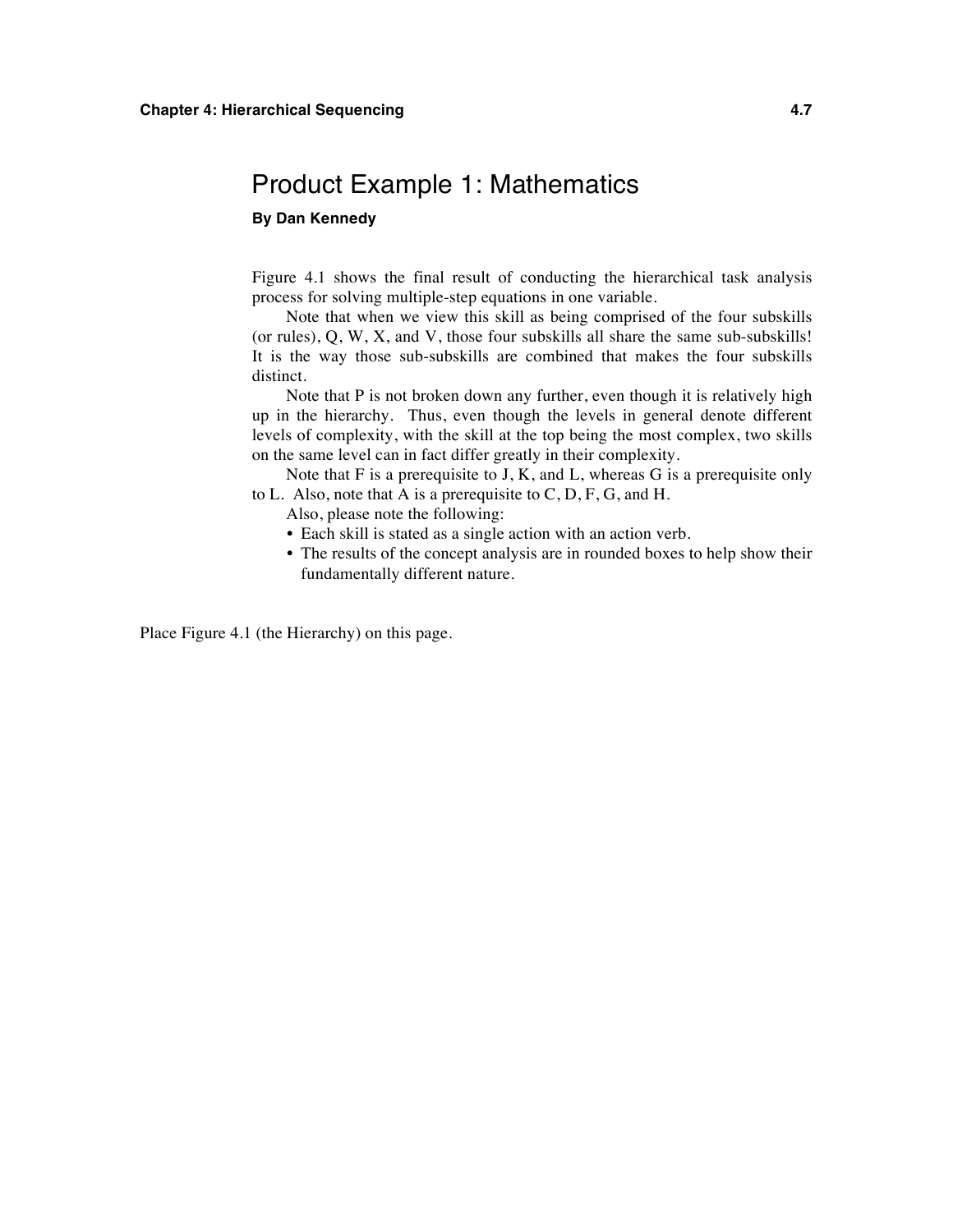## Process Example 2: Psychology

**By Charoula Angeli**

Here is an example of the process for conducting a hierarchical task analysis for the skill of diagnosing mental disorders, using the guidance provided in the previous section. The result of the hierarchical analysis is shown after this.

#### **1. Prepare**

I met with my subject-matter expert on a Monday morning. We spent a few minutes in the beginning to get to know each other. She told me that she had been a psychologist for over a decade, and also a visiting professor at Indiana University every Spring semester. I told her about my studies and my interests.

I asked then what task she had in mind to discuss. She told me that one of the tasks every student had to learn in a counseling psychology program, was the process that psychologists engage in to diagnose mental disorders. I asked her about the characteristics of the task in general, and she said that it was really a procedure that students learned during their first year in graduate school. The learners, she said, were motivated to learn the material because they recognized the importance of mastering the skill. She said that the instructional strategies she used to teach the skill were mostly lectures and role modeling.

#### **2. Select a skill**

We then proceeded to analyze the skill that learners needed to learn. I asked her to describe the skill as one single mental action. She said, "Diagnose a mental disorder," and I wrote this down in a box on the top of a large piece of paper. Since I recognized this skill as a higher-order rule, we then proceeded to conduct a rule analysis.

#### **3. Conduct a rule analysis**

I asked the subject-matter expert to identify the major rules or mental activities that she performs when she diagnoses a mental disorder. She identified four sub-skills: (1) Question the patient, (2) Distinguish depression from anxiety, (3) Rule out psychosis, and (4) Assess mental history. I wrote each of these rules in separate boxes under the previous box (see Figure 4.2 on the next page). Then I asked her if there were any other rules she ever uses to diagnose a mental disorder, and she said no.

Then I took each of these four rules and went through the same process. I asked her to identify the major rules that she performs when she does each, and she gave similar answers. For example, for "(2) Distinguish depression from anxiety," she identified (a) Specify symptoms, and (b) Reach a conclusion (see Figure 4.2).

We continued this process for subrules and sub-subrules until we reached rules that she thought her new students would be able to handle. Then we proceeded to select concepts for analysis.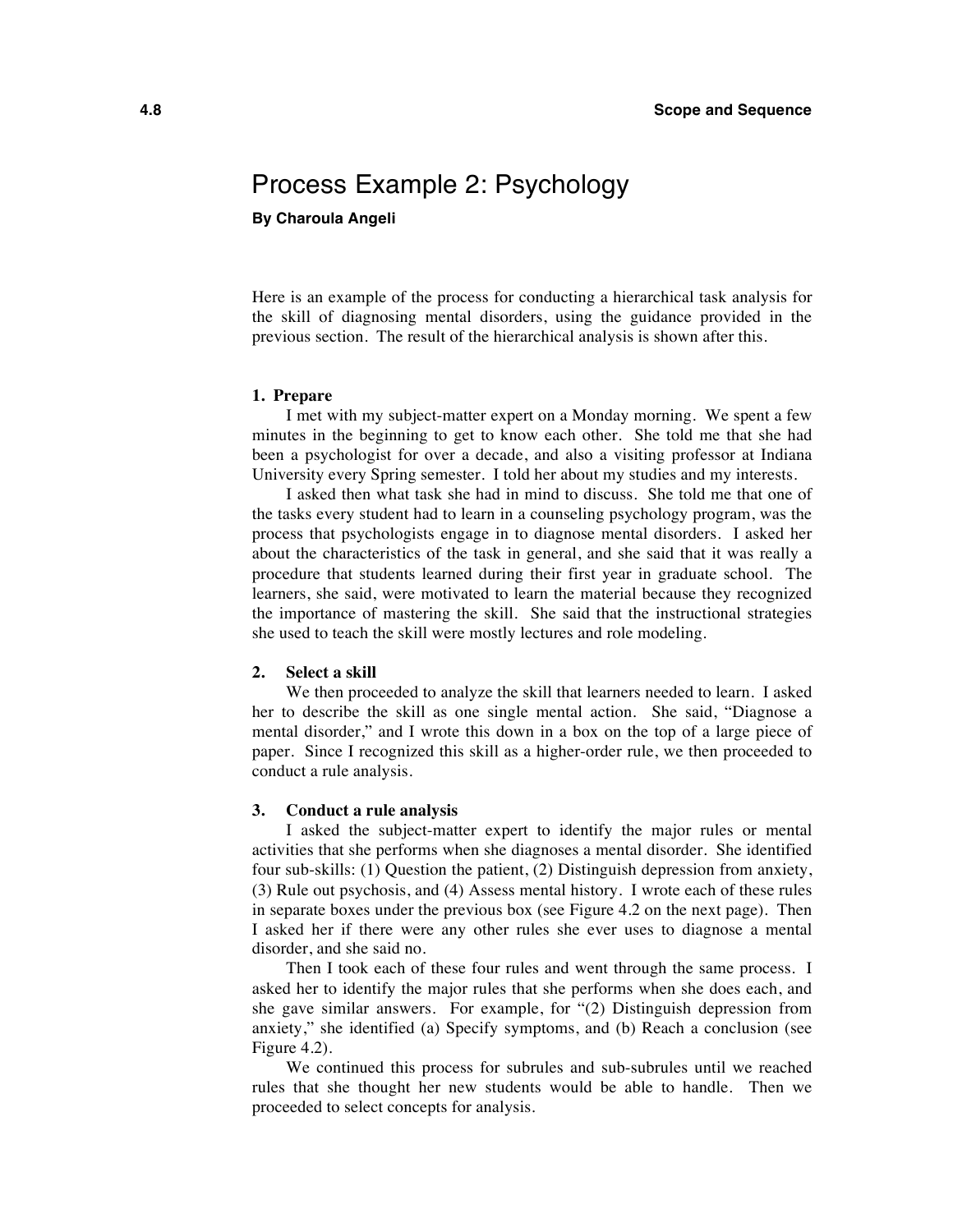#### **4. Select a concept**

I picked each rule (one at a time) on the lowest level of the hierarchy-inprogress and asked the SME to identify all the concepts that it included. Then I asked her which ones her new students had not all previously mastered. For example, for the rule "specify symptoms" identified in Step 3 above, she identified the following concepts: (1) Date of onset, (2) Prior occurrence, (3) Frequency, (4) Duration, (5) Intensity, and (6) Severity. I then asked her whether any of these concepts might have simpler component concepts that the students hadn't yet mastered. She said that learners could learn these concepts easily without her teaching any simpler component concepts first.

#### **5. Conduct a concept analysis**

As all of the concepts identified in Step 4 were already at entry level for the target learners, this step was not needed.

### Product Example 2: Psychology

#### **By Charoula Angeli**

Here is the final result of conducting the hierarchical task analysis process for diagnosing mental disorders.

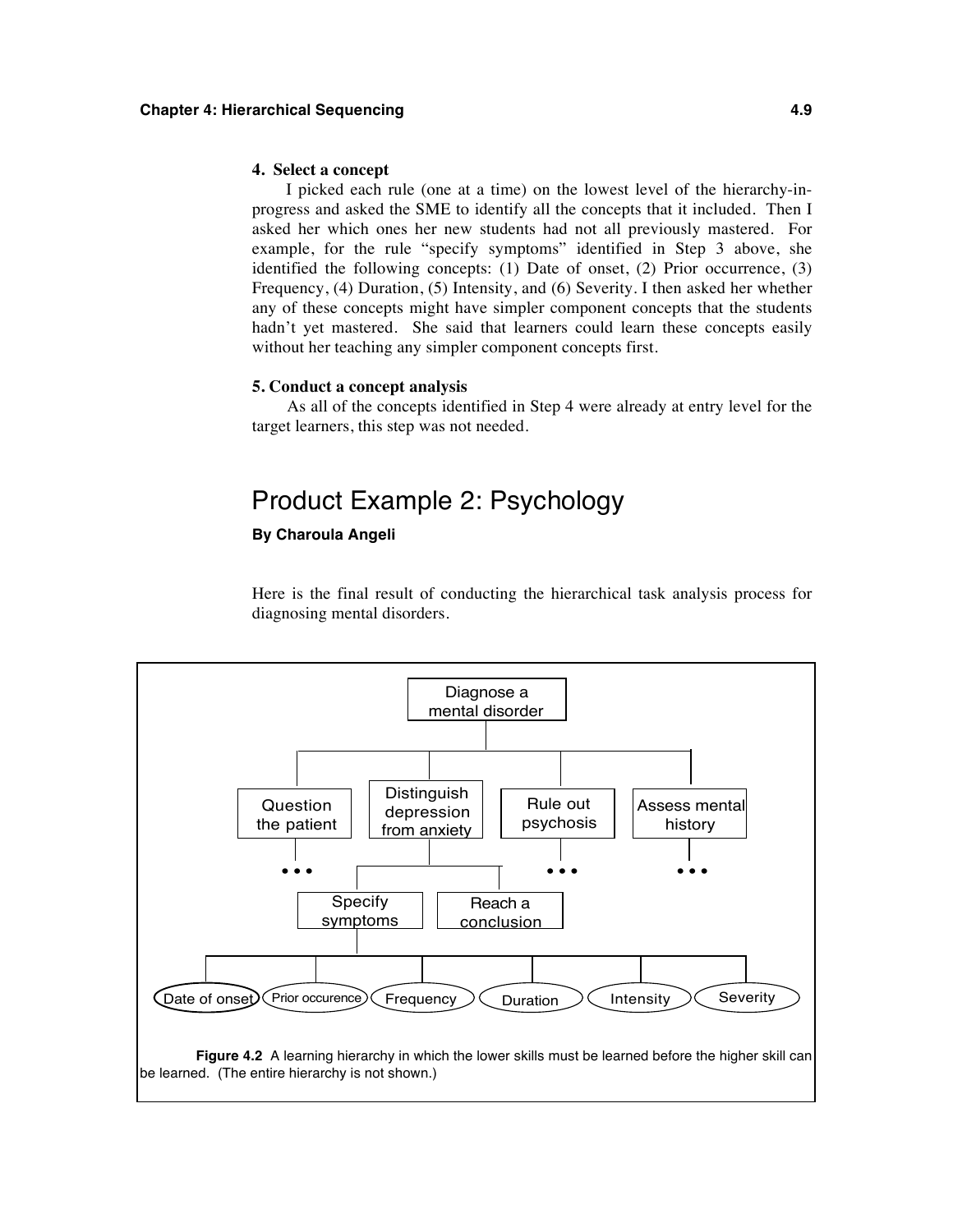# Hierarchical Sequence Design Process

### How to Do It

According to Robert Gagné, you design a hierarchical sequence by teaching skills that are lower in a hierarchy before teaching skills that are directly above them. But that makes it seem a lot simpler than it really is. In addition to that rule of thumb, you may find the following guidance helpful. The numbering of steps is a continuation from the analysis process. In the next section, an example of this guidance process is provided, followed by an example of the resulting sequence. You may want to refer to these as you read through this guidance.

**6. Select the size of a learning episode.** Decide how big your groupings of content should be. We shall call each such grouping a "learning episode" in a course.

- Analyze the delivery constraints of the specific instructional situation, if any. For example, you may be forced to use 45-minute time blocks for class sessions, with two hours of homework expected for each hour of class time. However, with enough effort, you may be able to use other options, in which case the standard practice is not a constraint, and you can make your decision based on more important considerations.
- Be sure to keep in mind both in-class and out-of-class time.
- Too big is bad. In considering the optimal size of your groupings of content, consider how long your learners can be actively engaged without a break. This will depend to some extent on such factors as the age of the learners, the difficulty/abstractness of the content, the motivational value of the instruction, and additional factors.
- Too small is bad. Also consider how long the learners should be allowed to work in order to not interrupt their concentration and engagement.

**7. Select an approach.** Decide what approach you want to use to group the skills in each learning episode.

- You could group them so as to take a **spiral** approach to hierarchical sequencing by teaching all the skills on the bottom level of the hierarchy, then teaching all the skills on the next level up, and so forth.
- You could group them so as to take a **topical** approach by moving as far up a "leg" of the hierarchy as quickly as possible for one learning episode, and then moving on to other "legs" in other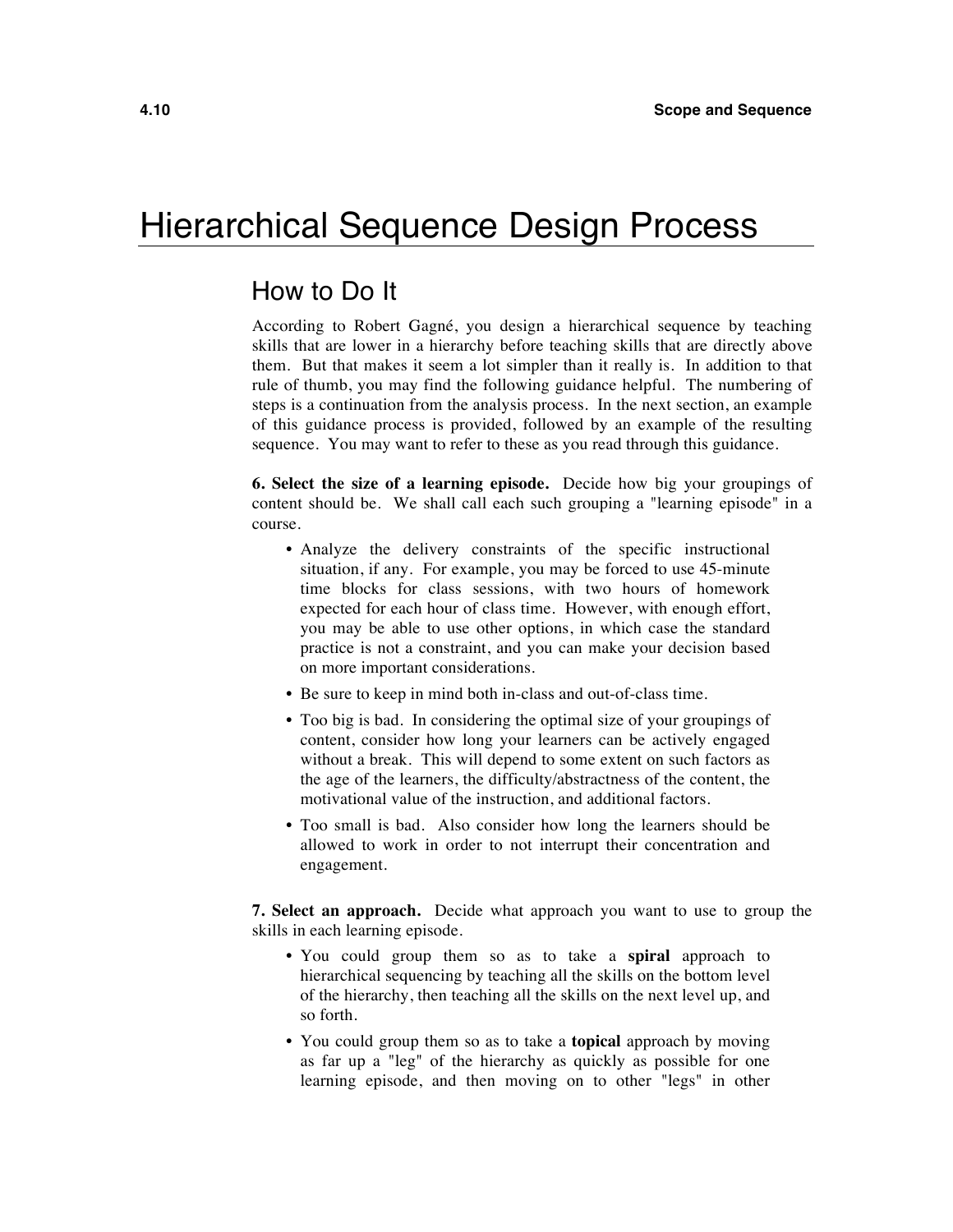#### **Chapter 4: Hierarchical Sequencing 4.11**

episodes, always trying to get as high up as you can as soon as you can.

• Of course, other options are also possible.

**8. Group and sequence the episodes.** Using your decisions from Steps 1 and 2, group the skills in your learning hierarchy into learning episodes, and arrange those episodes in a hierarchical sequence.

• Keep in mind that the hierarchical sequence requires that no skill is taught before all its subordinate skills (learning prerequisites) have been taught.

**9. Design a within-episode sequence.** Design a within-episode sequence for each learning episode. This entails arranging all the skills within an episode into a hierarchical sequence.

• Your hierarchical sequence should be consistent with the approach you selected in Step 2.

This completes the hierarchical sequence design process. An example of this process is described next.

#### **Job Aid for Hierarchical Sequence Design**

#### **6. Select the size of a learning episode.**

- Analyze the delivery constraints.
- Keep in mind both in-class and out-of-class time.
- Too big is bad.
- Too small is bad.

#### **7. Select an approach.**

• Spiral, topical, or other.

#### **8. Group and sequence the episodes.**

- Based on size and approach
- Teach no skill before all its subordinate skills.

#### **9. Design a within-episode sequence.**

• Again, teach no skill before all its subordinate skills.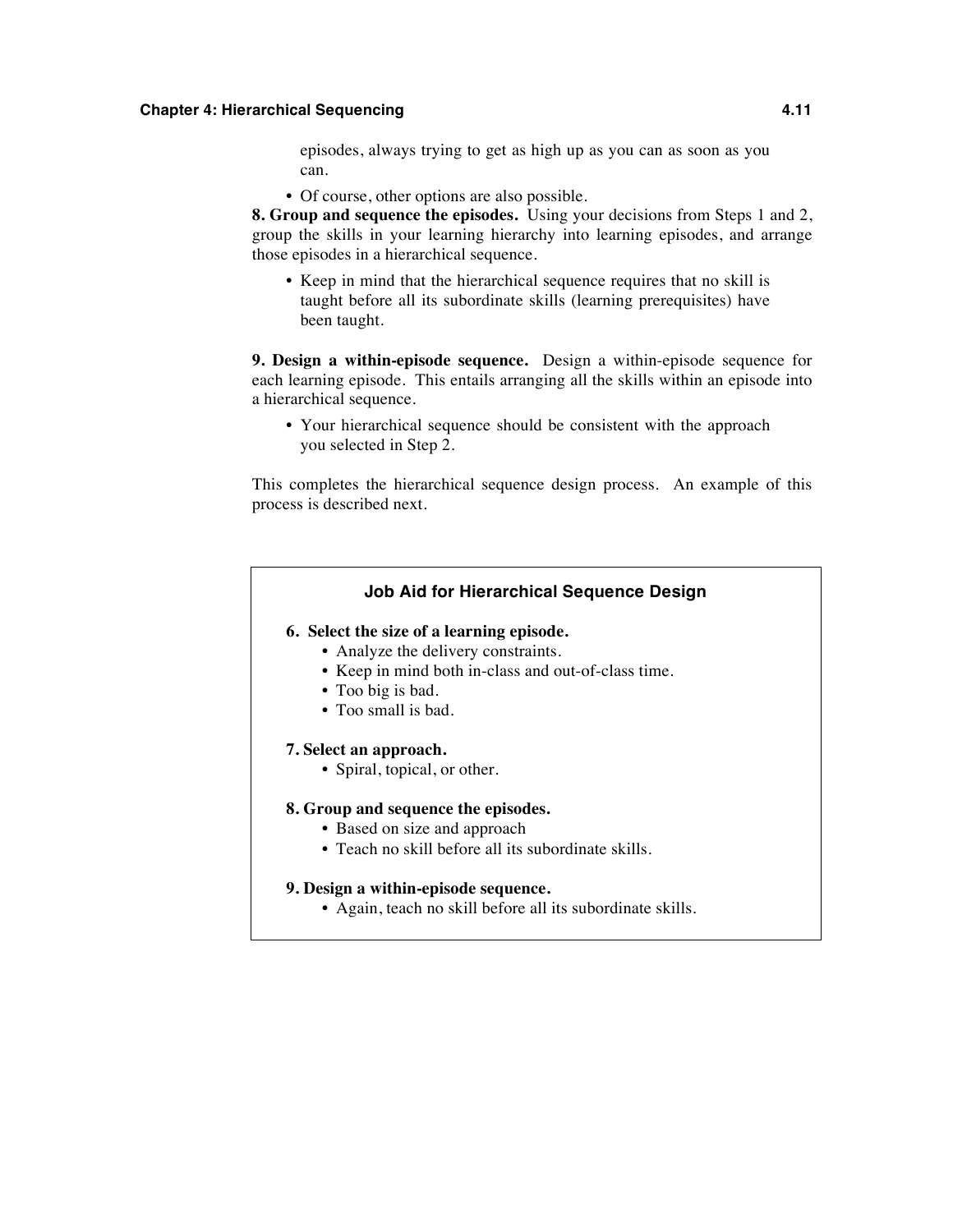### Process Example 1: Mathematics

#### **By Dan Kennedy**

The following is an example of the process for designing a hierarchical sequence on solving multiple-step equations in one variable, using the guidance provided in the previous section.

#### **6. Select the size of a Learning Episode**

Middle-school mathematics instruction is almost always designed for and presented in 45 minute time blocks. This is the standard for current public education, but should not necessarily be considered a constraint. According to the SME (me), the following are factors that support both the feasability and desireability of this "short" class period:

- Before moving from one skill to the next, drill and practice are necessary to internalize and automatize the skill. This creates a need to break the task down into "bite-sized" pieces.
- While there are exceptions, the attention span for adolescents can easily be quenched within 45 minutes, particularly when learning to solve equations.
- The size of the content groupings (skills in the hierarchy) is small enough to easily fit the typical school schedule.

#### **7. Select an approach**

The skills in this hierarchy are usually taught using a topical approach, going up one leg and then the next, trying to get as high as possible before it is necessary to move over to another leg. Said differently, a skill is introduced as soon as its sub-skills (or correlate skills) are mastered. I have found this more holistic approach to be more motivating for students, so I selected it for this sequence.

#### **8. Group and sequence the episodes**

I used the selection of 45-minute episodes and topical sequencing as criteria for selecting the skills for each episode and sequencing those episodes. The resulting sequence outline (or blueprint) is shown in Figure 4.3 0n the next page.

#### **9. Design a within-episode sequence**

Each 45-minute episode will follow a routine where prerequisite or correlate skills are reviewed and informally assessed first. This phase in the daily sequence generally lasts 15 minutes. When I feel these skills are mastered, the next skill in the hierarchy is introduced, which takes approximately 15 minutes. This leaves the remainder of the class period for guided and independent practice on that specific skill.

Each of the 45 learning episodes will follow a similar sequence. The instructor should make appropriate adaptations, however. Built into this sequence is a daily emphasis on review. That segment of each lesson reflects a different type of strategy, but it affects the sequence. As new skills are learned, previously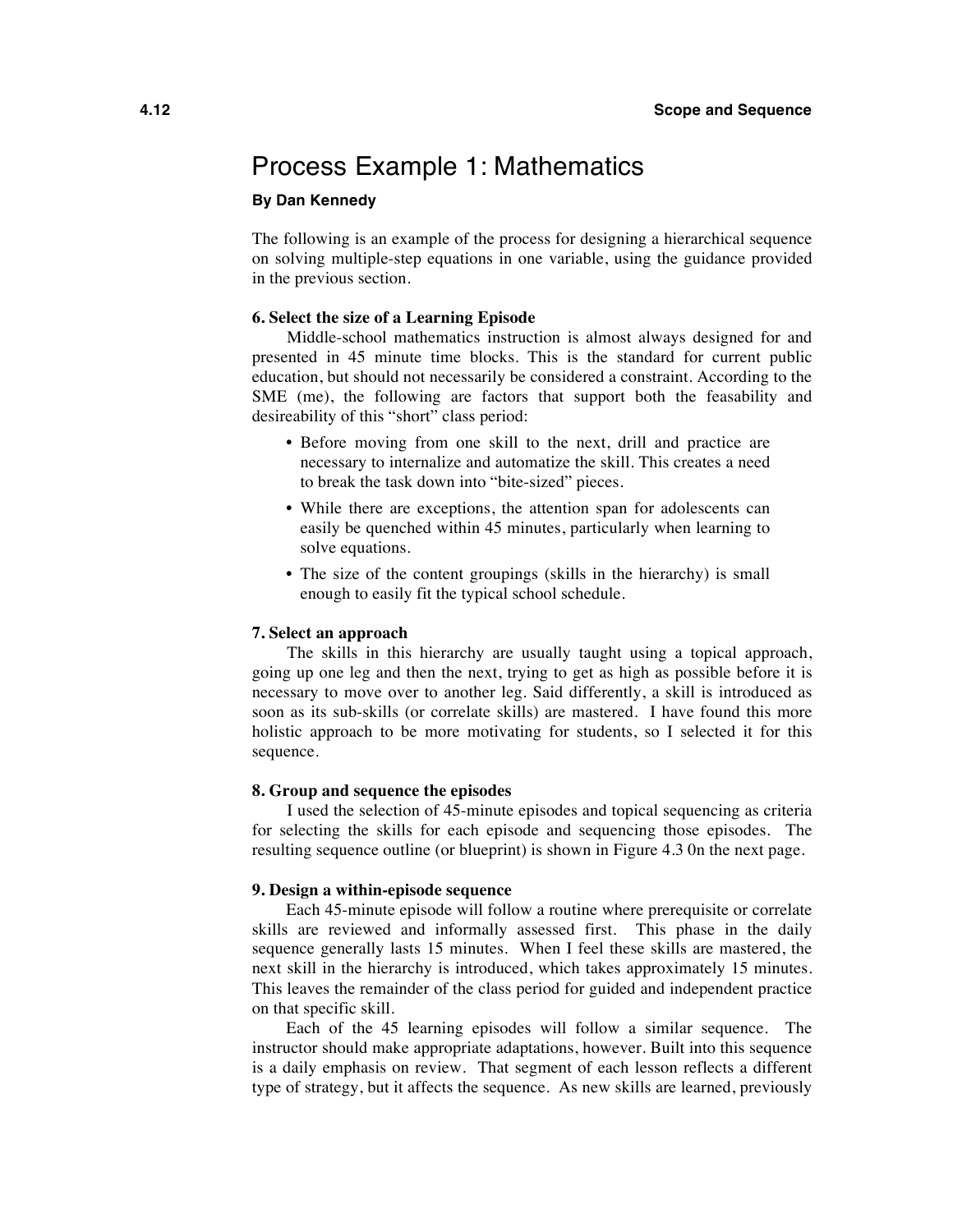#### **Chapter 4: Hierarchical Sequencing 4.13**

learned skills are reviewed and strengthened as they become components of higher order skills.

### Product Example 1: Mathematics

#### **By Dan Kennedy**

Here is the final result of designing a hierarchical sequence for solving multiplestep equations in one variable.

| Learning<br><b>Episode</b> |           | <b>Skills</b>                                                                                                                      |
|----------------------------|-----------|------------------------------------------------------------------------------------------------------------------------------------|
| 1                          | A, C      | ldentify "variable,"<br>Use addition to isolate "x"                                                                                |
| 2                          | D, I      | Convert $-a$ to $+(-a)$ ,<br>Solve $x+a+b$ and $x-a=b$                                                                             |
| 3                          | B, F      | ldentify "coefficient,"<br>Use multiplication to isolate "x"                                                                       |
| 4                          | ĸ         | Solve $x/a = b$                                                                                                                    |
| 5                          | G, H, L   | (If "a" is a fraction) Use multiplication to isolate "x,"<br>(If "a" is a nonfraction) Use division to isolate "x," Solve $ax = b$ |
| 6                          | E, J, N   | Express $-x/a$ as $x/-a$ . Solve $-x/a=b$ . Solve 1-step equations                                                                 |
| $\overline{7}$             | Test on N |                                                                                                                                    |
| 8                          | O, S      | Reverse order the operations to isolate "x,"<br>Solve $ax + b = c$                                                                 |
| 9                          | M, Q      | Express $(-x)$ as $(-1x)$ , Solve $-x+b=c$                                                                                         |
| 10                         | P, T      | Identify "like terms," Use addition to combine ax+bx                                                                               |
| 11                         | R, U      | Use multiplication to simplify $a(x+b)$ . Solve $a(x+b)=c$                                                                         |
| 12                         | V         | Solve ax+c=bx                                                                                                                      |
| 13                         | W         | Solve ax+d=bx+c                                                                                                                    |
| 14                         | X, Y      | Solve ax+bx=c.<br>Solve multiple step equations in 1 variable                                                                      |
| 15                         | Test on Y |                                                                                                                                    |

**Figure 4.3 A sequence outline for a skill in mathematics.**

Note that many other sequences could be designed without violating the principles of hierarchical sequencing. For example, M and Q could be taught in the first learning episode, as could P and T, or E and J, or A, B, and F. There is a great deal of latitude for alternative sequences within the hierarchical approach.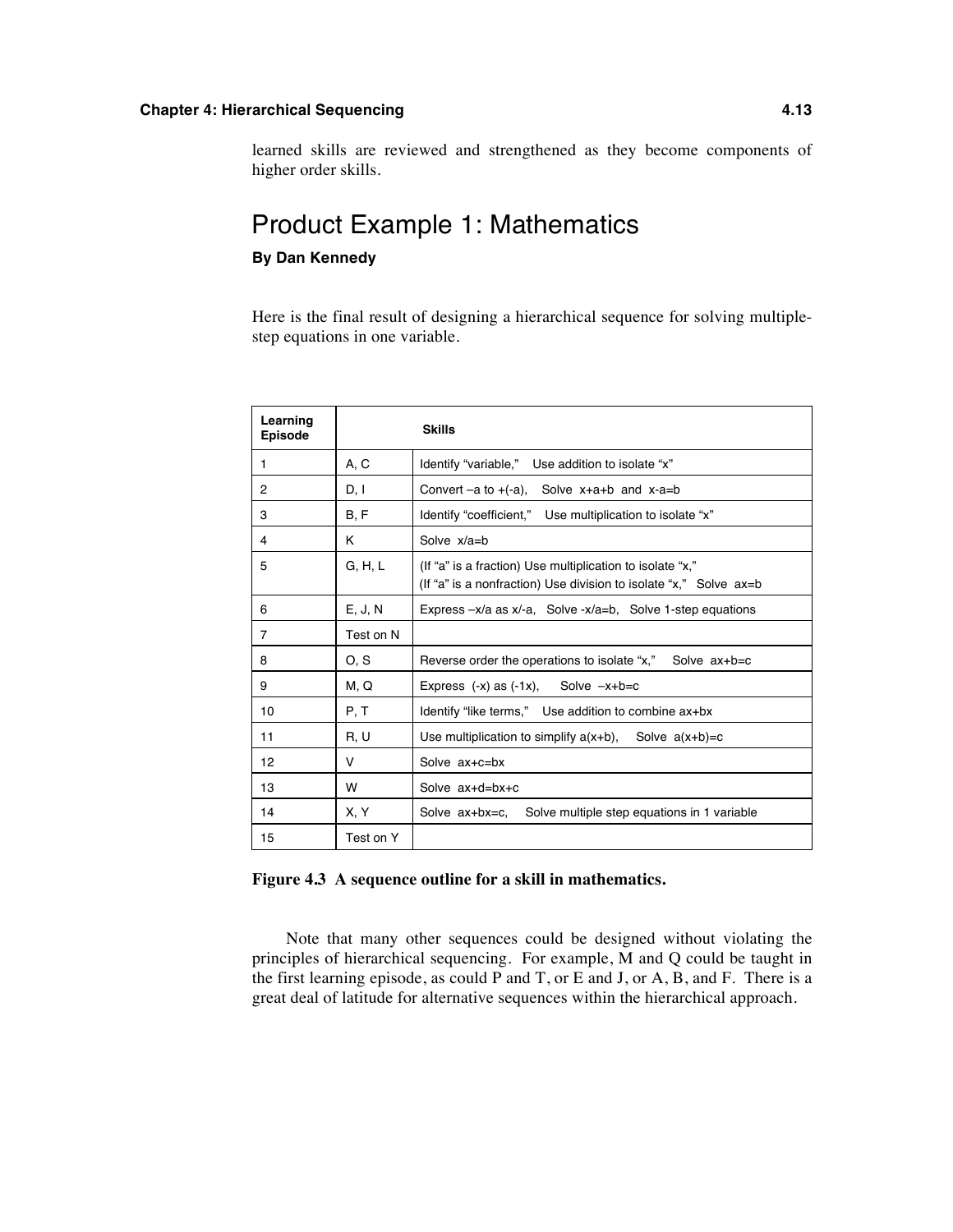### Process Example 2: Psychology

#### **By Charoula Angeli**

The following is an example of the process for designing a hierarchical sequence for the skill of diagnosing mental disorders, using the guidance provided earlier.

#### **6. Select the size of a Learning Episode**

According to my subject-matter expert (SME), instruction in 75-minute time blocks twice a week is good for teaching the skill. Specifically, she identified five different instructional episodes as shown in Figure 4.4 (next page). She emphasized that 75 minutes give enough time not only for the teacher to teach a skill, but also for the learners to practice the skill. These decisions were based on her belief that role modeling and teaching with cases are appropriate instructional strategies to use.

#### **7. Select an approach**

The skills in the hierarchy, according to my SME, are best taught using a topical approach—that is moving one leg at a time in the hierarchy, trying to get as high as possible before branching onto another leg. She found that this approach enabled the learners to learn sub-skills without loosing the big picture of things.

#### **8. Group and sequence the episodes**

The order of the instructional episodes is depicted in Figure 4.4.

#### **9. Design a within-episode sequence**

Each instructional episode begins with a review of what was covered during the last instructional session. This activity usually takes about ten minutes. Then, my SME introduces the agenda for the day and teaches for about 30 minutes. She makes sure that enough time is given to the students to practice the skill. This usually takes place during the last 35 minutes of class time.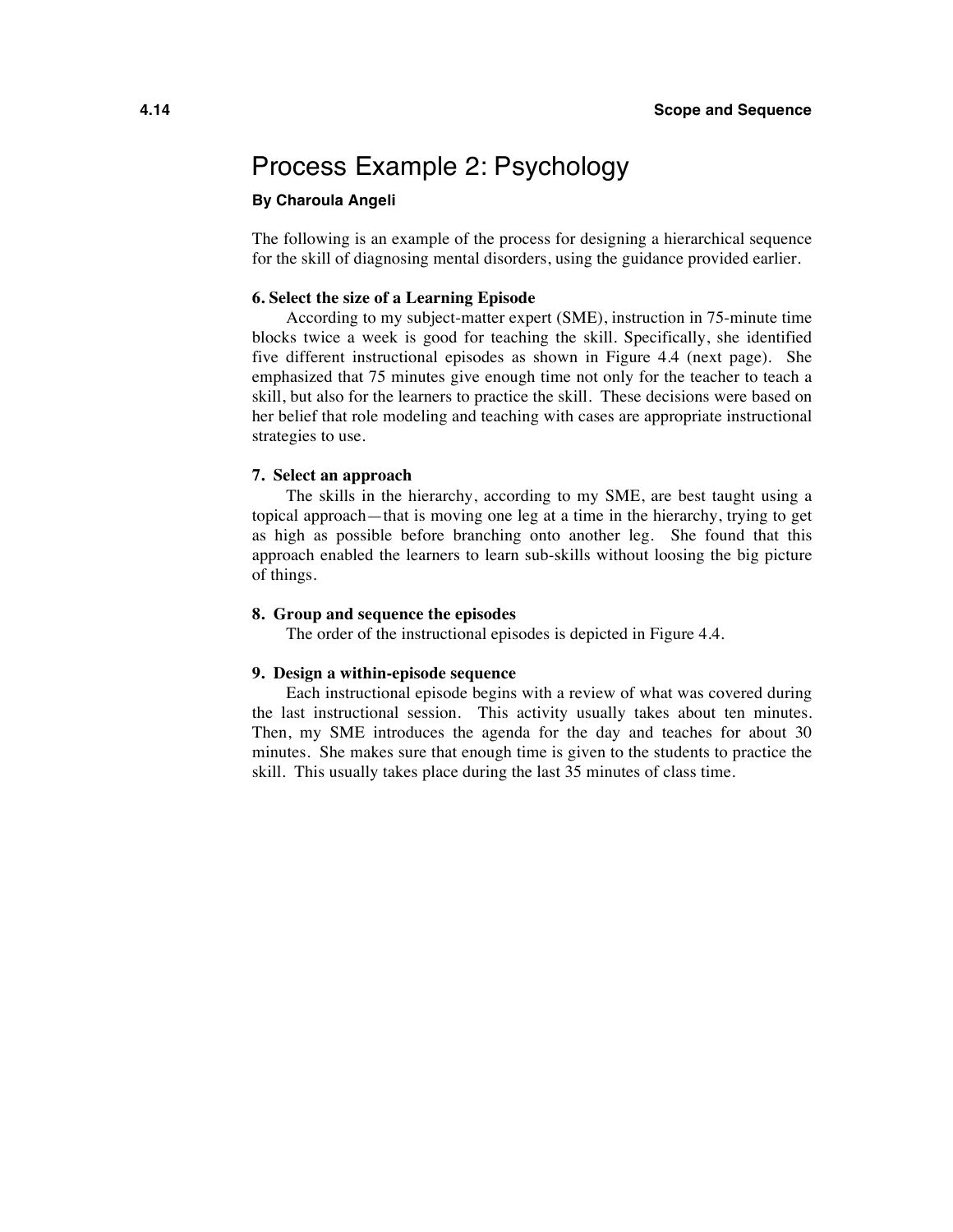# Design Product Example 2: Psychology

#### **By Charoula Angeli**

Here is the final result of designing a hierarchical sequence for the skill of diagnosing mental disorders. Note that the sequence only includes the portion of the hierarchy of skills that is shown in Figure 4.2. The remaining skills would be sequenced in the same manner.

| Learning<br>Episode | <b>Skills</b>                                                                                                                      |  |  |
|---------------------|------------------------------------------------------------------------------------------------------------------------------------|--|--|
|                     | Concepts: Date of onset, prior occurrence, frequency, duration, intensity, severity<br>Rule: Specify symptoms                      |  |  |
| 2                   | Convert $-a$ to $+(a)$ , Solve $x+a+b$ and $x-a=b$                                                                                 |  |  |
| 3                   | ldentify "coefficient," Use multiplication to isolate "x"                                                                          |  |  |
| 4                   | Solve $x/a = b$                                                                                                                    |  |  |
| 5                   | (If "a" is a fraction) Use multiplication to isolate "x,"<br>(If "a" is a nonfraction) Use division to isolate "x," Solve $ax = b$ |  |  |
| 6                   | Express $-x/a$ as $x/a$ . Solve $-x/a=b$ . Solve 1-step equations                                                                  |  |  |
| 7                   |                                                                                                                                    |  |  |
| 8                   | Reverse order the operations to isolate "x," Solve $ax+b=c$                                                                        |  |  |
| 9                   | Express $(-x)$ as $(-1x)$ , Solve $-x+b=c$                                                                                         |  |  |

| Specify how these (individually or in combination)<br>might constitute symptoms for a disorder.<br>Identify threshold values for each one of the<br>concepts as indicators for a mental disorder. |
|---------------------------------------------------------------------------------------------------------------------------------------------------------------------------------------------------|
| Introduce the concept of anxiety.<br>Specify its major symptoms and<br>their respective thresholds signifying it.                                                                                 |
| Introduce the concept of depression.<br>Specify its major symptoms<br>and their respective thresholds signifying it.                                                                              |
| Based on units 3 and 4 develop rules<br>that distinguish between depression and anxiety.                                                                                                          |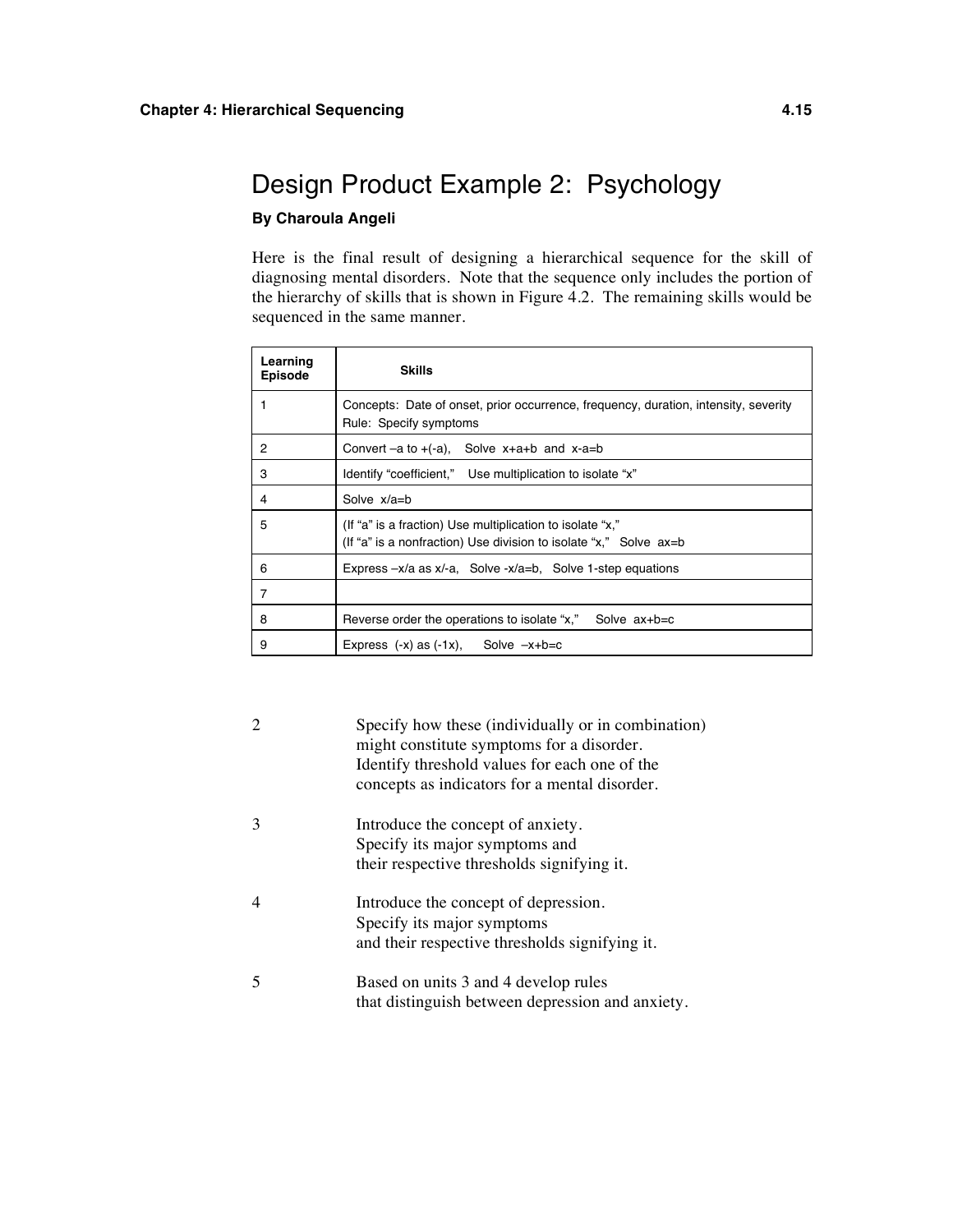# Product Example 2: Psychology

**By Charoula Angeli**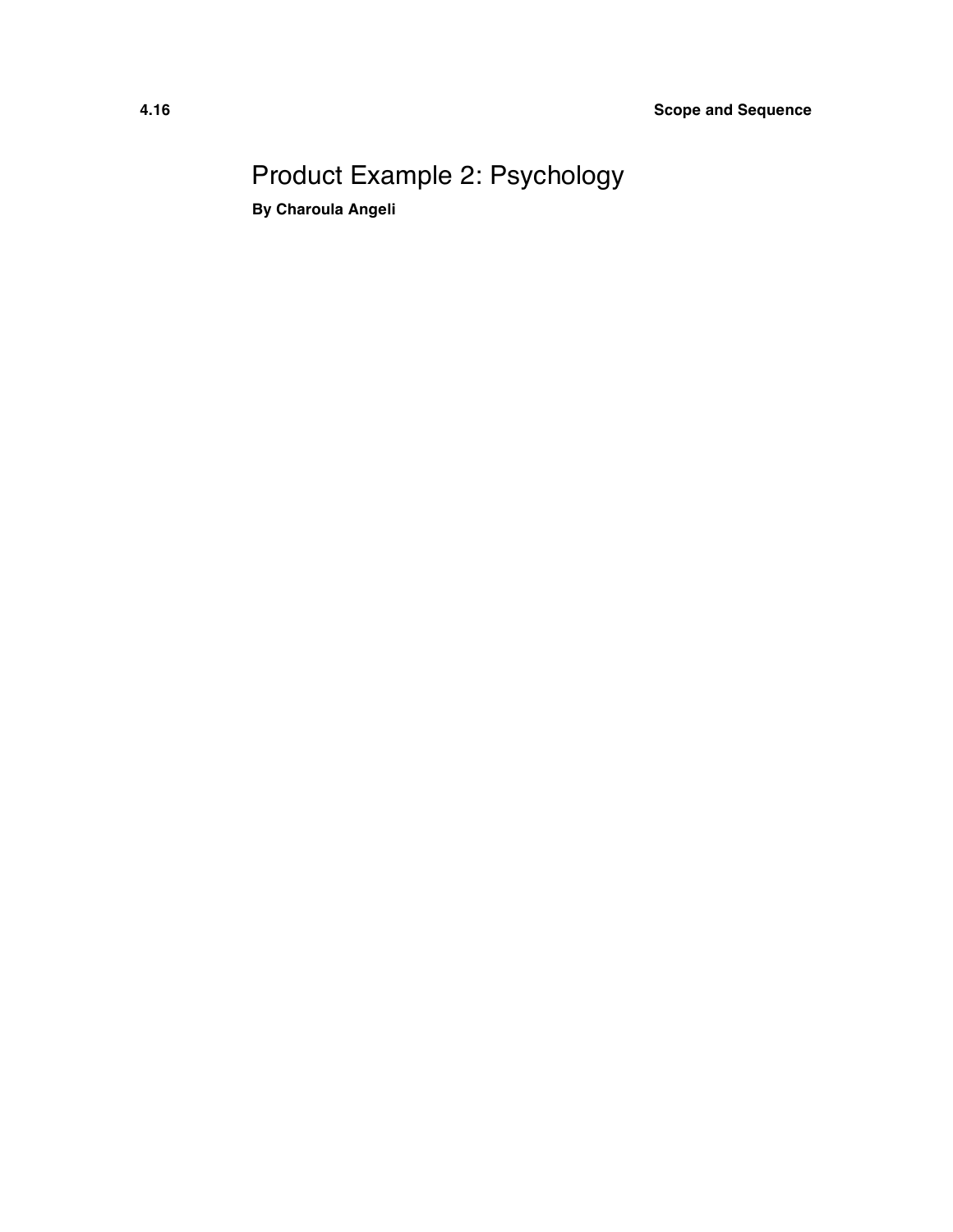# Practice Exercises

If you are using this book in a course and you want to use a problem-based learning approach to learning these skills and understandings, you should begin by selecting a problem and scenario that fit the criteria outlined below, and use the relevant prior material in this book on an as-needed basis.

I recommend you choose your own scenario and problem for this exercise, for then it will be more personally relevant and authentic. But if you do so, it is important that the scenario and problem meet certain criteria, or they will not afford you the opportunity to learn to do a hierarchical analysis and sequence design. Here are the criteria.

#### *The Problem*

- The skill should be relatively simple. Picking a more complex skill will just make your project take longer, without enhancing your learning much. To keep it simple, think in terms of a task that will take no longer than 15 minutes to perform, and no longer than a couple of hours to learn. It may be a mental skill, a physical skill, or a combination of the two. It may be a higher-order rule or a rule, but make it more complex than just a concept. It may be a procedural rule or a heuristic rule. In fact, it would be more useful to do a project with a simple rule of each kind than to do a project with a complex rule of just one kind.
- The problem should only entail designing the sequence at this point, unless you are using this book in conjunction with other resources that can help you to design additional aspects of the instruction.

#### *The Scenario*

- Work on a team of 2 (or at the most 3) people to perform this project. You will learn more by sharing ideas and perspectives with each other. You will also further build your teaming skills, which are extremely important for instructional designers. I have found that the more people beyond two on a team, the less both active involvement and learning will take place for at least one of the teammates.
- Try to find a real client for whom to do the project, in a school (k-12 or higher education), corporate (profit or nonprofit), or informal setting. If you can't find a real client, then arrange for a classmate or friend to be your client in a role-play type situation. Your client should serve as your subject-matter expert.